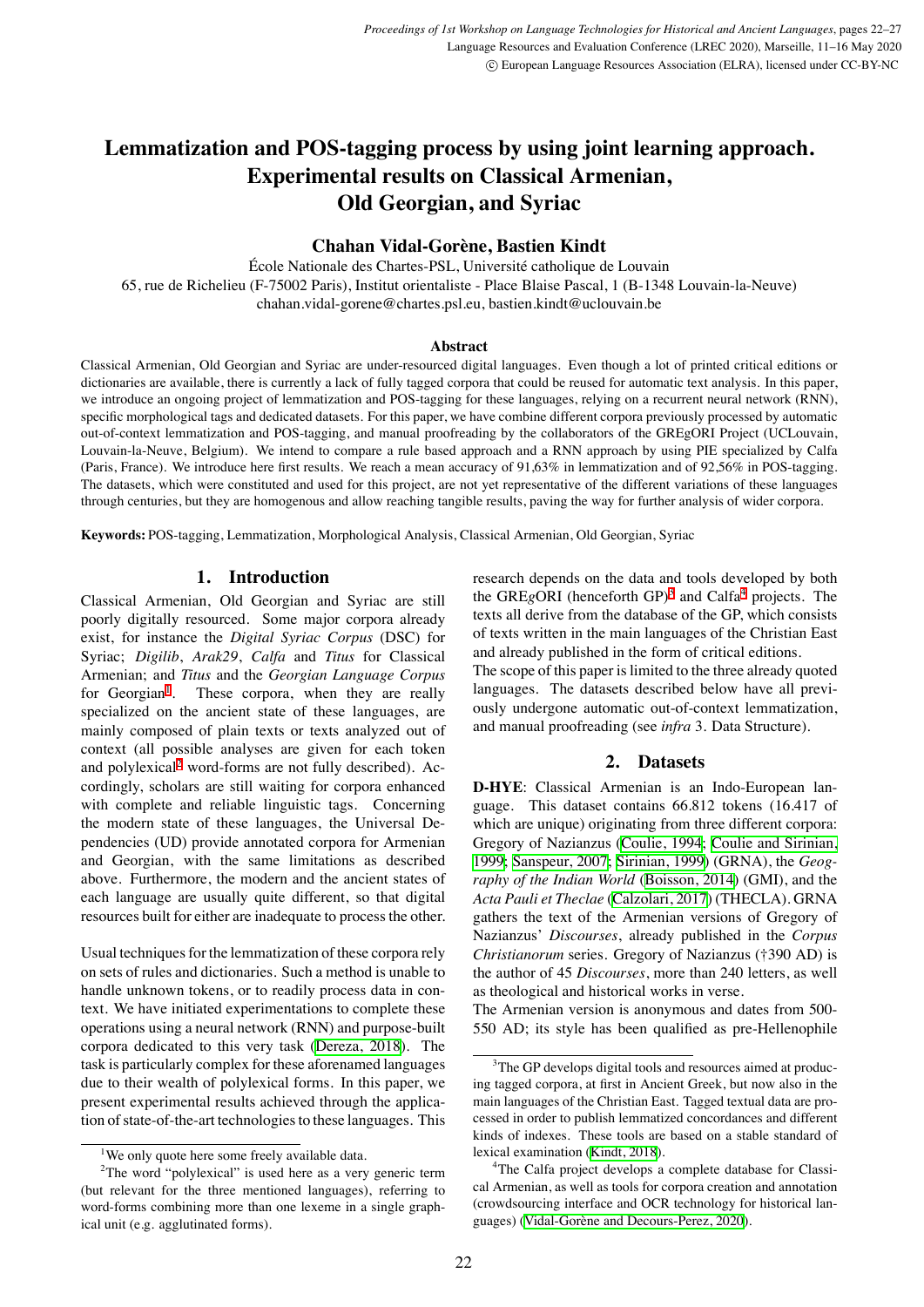[\(Lafontaine and Coulie, 1983\)](#page-5-4). THECLA contains the Armenian version of a group of texts relating to the legend of Thecla and the martyrdom of Paul  $(5<sup>th</sup>-14<sup>th</sup>$  c. AD), while GMI is a very small text written around 1120 AD, enumerating cities and trading posts of the Indian world. GMI contains a lot of unique tokens, such as toponyms and personal names. **D-HYE** primarily covers texts of the Hellenophile tradition, which entails a large number of neologisms and idiosyncratic syntactic constructions. As such, for the time being, it is not entirely representative of the Classical Armenian language (see *infra* 5. Perspectives).

**D-KAT**: Old Georgian is a Kartvelian language. It contains 150.869 tokens (30.313 unique) from one unique corpus, made up of the texts of the Georgian versions of Gregory of Nazianzus' *Discourses* already published in the *Corpus Christianorum* series([Coulie and Métrévéli, 2001](#page-4-5); [Coulie](#page-4-6) [and Métrévéli, 2004;](#page-4-6) [Coulie and Métrévéli, 2007;](#page-4-7) [Coulie](#page-4-8) [and Métrévéli, 2011;](#page-4-8) [Métrévéli, 1998](#page-5-5); [Métrévéli, 2000](#page-5-6)). Several translations from Greek into Georgian are known. The most important of which are those by Euthymius the Hagiorite  $(10^{th}$  c. AD) and Ephrem Mtsire (Black Mountain, near Antioch,  $11<sup>th</sup>$  c. AD) [\(Haelewyck, 2017b](#page-5-7)).

**D-SYC**: Syriac is a Semitic language. This dataset contains 46.859 tokens (10.612 unique). It is the most heterogenous dataset of this study, since the texts it contains relate to a variety of topics: biblical, hagiographic, and historical texts, homilies, hymns, moral sayings, translations of Greek philosophical works, etc. These texts have been lemmatized by the collaborators of the GP: the Syriac version of *Discourses* I and XIII by Gregory of Nazianzus, translatedfrom Greek in the  $6<sup>th</sup> - 7<sup>th</sup>$  c. AD ([Haelewyck, 2011](#page-4-9); [Haelewyck, 2017b](#page-5-7); [Schmidt, 2002](#page-5-8); [Sembiante, 2017\)](#page-5-9); the *Story of Zosimus*, translated no later than the 4<sup>th</sup> c. AD [\(Haelewyck, 2014;](#page-4-10) [Haelewyck, 2015;](#page-4-11) [Haelewyck, 2016](#page-4-12); [Haelewyck, 2017a](#page-5-10)); the *Syriac Sayings of Greek Philosophers* (6th-9th c. AD) [\(Arzhanov, 2018\)](#page-4-13); the *Life of John the Merciful* ([Venturini, 2019\)](#page-5-11); and some other texts dating from the  $4<sup>th</sup>$  to the 9<sup>th</sup> century, described on the GP's website.

| Type             | D-HYE  | D-KAT   | D-SYC  |
|------------------|--------|---------|--------|
| different tokens | 66.812 | 150.869 | 46.859 |
| unique tokens    | 16.417 | 30.313  | 10.612 |
| unique lemmata   | 5.263  | 8897    | 2.957  |

Table 1: Composition of the datasets

These datasets do not embrace the whole lexicon of these languages (as a reference, the Calfa dictionary contains around 65.000 entries for Classical Armenian). We discuss this shortcoming in parts 3. and 4.

### **3. Data Structure**

The data have been prepared and analysed in the framework of the GP. For each corpus, the following processing steps were implemented:

- 1. Cleaning up the forms of the text (removal of uppercase, critical signs used by editors, etc.). These forms constitute the column "cleaned form" of the corpus (see figure 1);
- 2. Morpho-lexical tagging, i.e. identifying a lemma and a POS for every cleaned-up form (token) of the text. This task is conducted through automatic comparison of the clean forms of the texts to the linguistic resources of the GP: dictionaries of simple forms and rules for the analysis of polylexical forms (see *infra*);
- 3. Proofreading of the results, corrections and encoding of missing analyses;
- 4. Enrichment of the linguistic resources for future processing of other texts.

Syriac, Classical Armenian and Old Georgian contain a large quantity of polylexical forms, combining words with different prefixes (preposition or binding particle) and/or suffixes (postposition or determiner). These forms are systematically (and automatically) segmented in order to identify explicitly each of its components. The different lexical elements are separated by an @ sign and divided into the following columns: lemma, POS and morph (see table 4; displaying a short sentence from the *Inscription of the Regent Constantine of Papeṙōn* [\(Ouzounian et al., 2012\)](#page-5-12)). The morpho-lexical tagging follows the rules laid out for each language by the collaborators of the GP([Coulie, 1996;](#page-4-14) [Coulie et al., 2013](#page-4-15); [Coulie et al., 2020](#page-4-16); [Kindt, 2004;](#page-5-13) [Haelewyck et al., 2018](#page-4-17); [Van Elverdinghe, 2018\)](#page-5-14). This automated analysis does not take the context into account. The resulting data are proofread manually and the proofreaders add the morphology according to the context (see table 4, columns marked GP).

| text form           | cleaned form (token) | lemma                    | <b>POS</b>           |
|---------------------|----------------------|--------------------------|----------------------|
| զի[ա]գ[աւոր]ահայրն  | ղթագաւորահայրն       | <i>ղ@խադաւորահայր@</i> ն | I+Prep@N+Com@PRO+Dem |
| zt'[a]g[awor]ahayrn | zt'agaworahayrn      | z@t'agaworahayr@n        |                      |
| უძლურებისათჳს,      | უძლურებისათჳს        | უძლურებაჲ@თჳს            | $N+Com(a)I+Prep$     |
| uzlurebisatwis,     | uzlurebisatwis       | uzlurebaj@twis           |                      |
| ەدەدلچ              | ەدەلك                | 0@0هلخلا                 | PART@PART@NOUN       |
| wdmlkh.             | wdmlkh               | wa@d@malkh               |                      |

Figure 1: Raw output from the GP system

### **4. Method and Experiments**

Up until now, the annotation has depended on a set of rules and dictionaries, and the result has been manually corrected. The main flaw of this approach lies in the fact that this analysis only concerns the forms attested in the corpus and already included in the lexical resources (< 40% for a representative corpus of Classical Armenian like the NBHL [\(Vidal-Gorène et al., 2019](#page-5-15))) on the one hand, and that it does not provide answers in case of lexical ambiguity on the other hand. We have, hence, initiated experimentations to complete the task of lemmatization and POS-tagging with a neural network.

At present, the choice has fallen on PIE([Manjavacas et al.,](#page-5-16) [2019\)](#page-5-16), which offers a highly modular architecture (using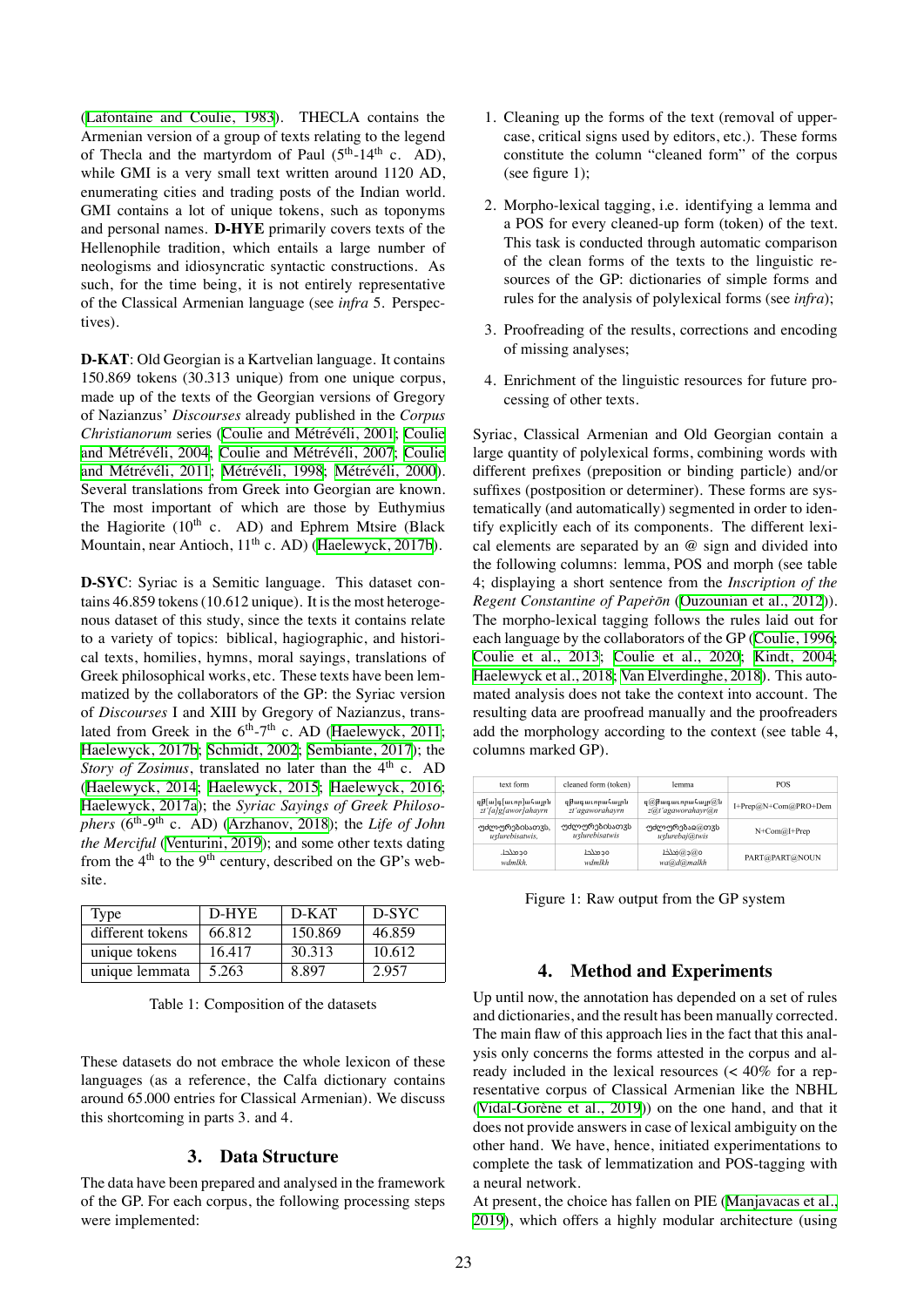| Train     | All token |        |        | Ambiguous token |        |        | Unknown token |         |        |
|-----------|-----------|--------|--------|-----------------|--------|--------|---------------|---------|--------|
|           | D-ARM     | D-KAT  | D-SYC  | D-ARM           | D-KAT  | D-SYC  | D-ARM         | $D-KAT$ | D-SYC  |
| accuracy  | 0.9307    | 0.9698 | 0.8877 | 0.9318          | 0.9354 | 0.8307 | 0.7210        | 0.8460  | 0.5914 |
| precision | 0.7067    | 0.8187 | 0.6475 | 0.5997          | 0.7104 | 0.5382 | 0.5350        | 0.7177  | 0.4131 |
| recall    | 0.7076    | 0.8132 | 0.6503 | 0.6566          | 0.7367 | 0.5982 | 0.5361        | 0.7101  | 0.4094 |
| f1-score  | 0.7071    | 0.8159 | 0.6489 | 0.6269          | 0.7233 | 0.5666 | 0.5355        | 0.7139  | 0.4117 |

| Test      | All token |        |        | Ambiguous token |        |        | Unknown token |         |        |
|-----------|-----------|--------|--------|-----------------|--------|--------|---------------|---------|--------|
|           | D-ARM     | D-KAT  | D-SYC  | D-ARM           | D-KAT  | D-SYC  | D-ARM         | $D-KAT$ | D-SYC  |
| accuracy  | 0.9044    | 0.9628 | 0.8817 | 0.8620          | 0.8235 | 0.8460 | 0.6864        | 0.8220  | 0.6274 |
| precision | 0.6630    | 0.784  | 0.6211 | 0.4411          | 0.4261 | 0.6106 | 0.5074        | 0.6775  | 0.4112 |
| recall    | 0.6711    | 0.7761 | 0.6215 | 0.5211          | 0.4928 | 0.6591 | 0.5118        | 0.6702  | 0.4072 |
| f1-score  | 0.6670    | 0.7800 | 0.6213 | 0.4778          | 0.4570 | 0.6339 | 0.5096        | 0.6738  | 0.4092 |

Table 2: 1. Best scores for the training step of the lemmatizer on **D-HYE**, **D-KAT** and **D-SYC**; 2. Evaluation of the lemmatizer on the **D-HYE**, **D-KAT** and **D-SYC** Test datasets

bidirectional RNN). PIE enables, in particular, to process ambiguous or unknown forms by integrating contextual information, and to increase accuracy of the lemmatizer and the POS-tagger([Egen et al., 2016](#page-4-18)). Even though PIE allows simultaneous annotation of lemmata and POS, we have decided here to conduct the tasks independently. We use the default hyper parameters proposed by Manjavacas and applied on twenty different corpora from UD, without tailor-ing them in any way to the dataset under consideration<sup>[5](#page-2-0)</sup>. For the lemmatization task, we have followed the default structure provided by PIE. We are working at the char level, and we include the sentence context. We use an attention encoder-decoder.

For the POS-tagging task, we have compared the Conditional Random Field (CRF) provided by LEMMING [\(Müller et al., 2015\)](#page-5-17) and the linear decoder implemented in PIE.

We have divided **D-HYE**, **D-KAT** and **D-SYC** into three sets: Train (80% of data), Validation (10%) and Test (10%). The distribution was implemented automatically on a sentence basis.

#### *Results on lemmatization*

The results achieved are consistent with the representativeness and the size of the corpora studied, and the results provided by Manjavacas on similar datasets (see *infra* 5. Perspectives). **D-HYE** is the most homogenous dataset, despite the numerous unique toponyms. Thus, there is little variation regarding vocabulary and expressions, which is why we achieve a very good accuracy during training, almost as good as with **D-KAT**, but for a corpus twice as small. By contrast, **D-SYC** is more representative of all the language state of Syriac.

The results on ambiguous and unknown tokens are quite low, however they make it possible to already process automatically a larger number of cases.

The train set for Armenian contains 17% of unknown tokens, due to the high proportion of proper nouns from GMI, whereas the proportion of unknown tokens is 14% in Georgian and 20% in Syriac, the latter being penalized twice, by its size and this proportion of unknown tokens. The confusion matrix reveals that mistakes are concentrated on homographic lemmata (e.g. *mayr* (mother) and *mayr* (cedrus)). Besides, these languages exhibit numerous polylexical forms: these are similar in form but they differ in their analysis. We had identified the homographs beforehand, in order to disambiguate them (e.g. իւր (իւրոց) and իւր (իւրեանց)), but the lack of data results in a more complex task for the network. Besides, 50% of mistakes are localized on polylexical forms, such as demonstrative pronouns or prepositions. This is made clear in table 4, where no pronoun has been predicted. The same applies for the task of POS-tagging.

#### *Results on POS-tagging (crf / linear)*

The Linear Decoder achieves better results for the task of POS-tagging, except for the task of tagging ambiguous and unknown tokens during training. Nevertheless, the linear decoder remains better than the CRF decoder (LEM-MING) on the test datasets, except for unknow tokens in Old Georgian and Syriac. The issue of the ambiguous tokens is the same as for the task of lemmatization. The confusion matrix for **D-HYE** shows that mistakes are essentially concentrated on common nouns (21%, generally predicted as verbs) and verbs (12%, generally predicted as common nouns). Vocalic alternation in Classical Armenian appears to create ambiguities between declined and conjugated tokens.

As regards **D-KAT**, mistakes are essentially concentrated on common nouns (30%) and V+Mas  $(12\%)^6$  $(12\%)^6$ , which are generally confused with each other.

In **D-SYC**, mistakes are more diversified: adjectives (11%), tokens composed by a particle followed by a name

<span id="page-2-0"></span> $5$ The hyperparameters we used are: batch size: 25; epochs: 100; dropout: 0.25; optimizer: Adam; patience: 3; learning rate: 0.001; learning rate factor: 0.75; learning rate patience: 2.

<span id="page-2-1"></span><sup>6</sup>The tag "V+Mas" ("Masdar Verb") is used for Georgian Infinitives corresponding to the conjugated verbs.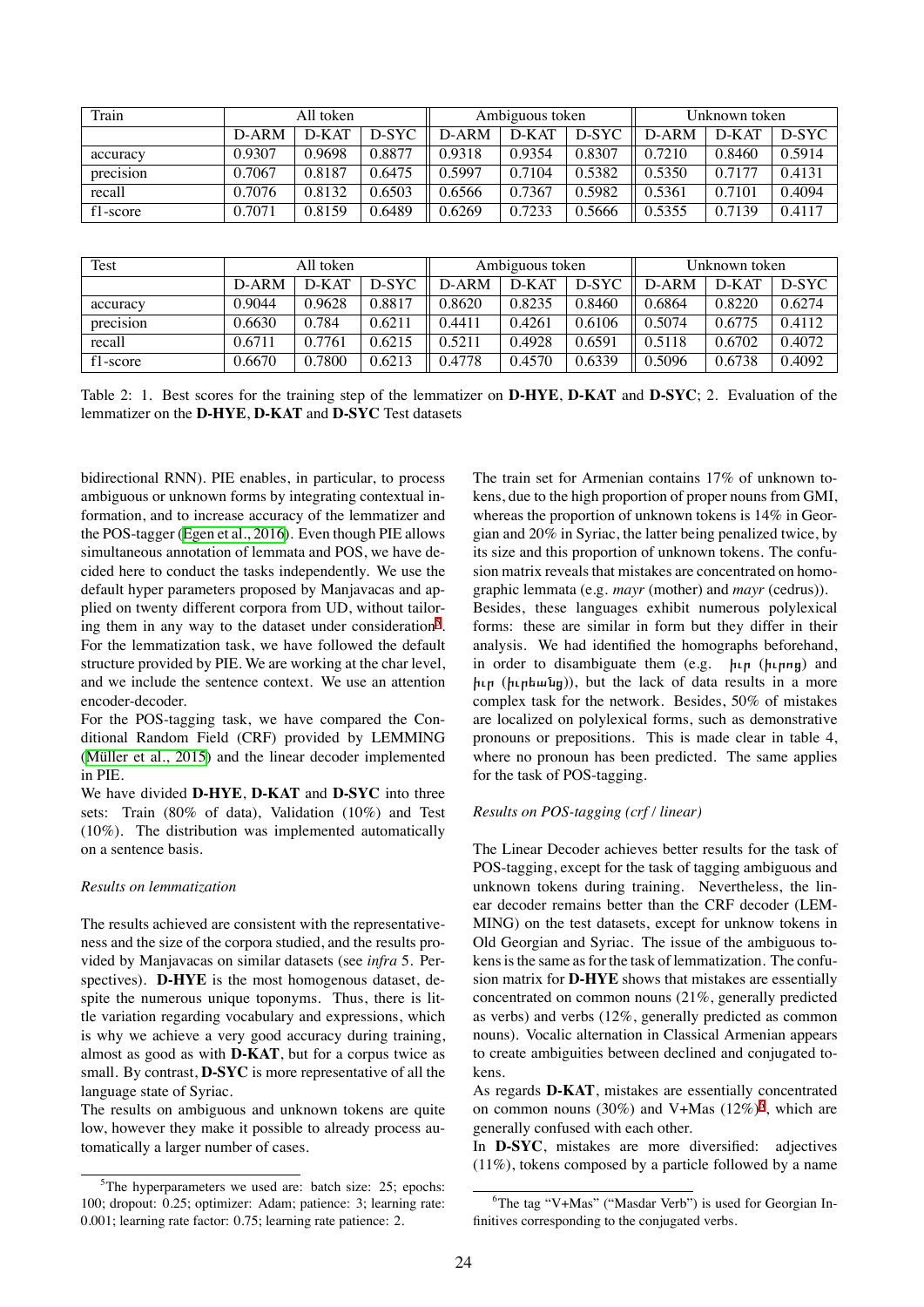| Train     | All token |        |        | Ambiguous token |        |        | Unknown token |        |        |
|-----------|-----------|--------|--------|-----------------|--------|--------|---------------|--------|--------|
|           | D-ARM     | D-KAT  | D-SYC  | D-ARM           | D-KAT  | D-SYC  | D-ARM         | D-KAT  | D-SYC  |
| accuracy  | 0.9403    | 0.9773 | 0.9203 | 0.9418          | 0.9452 | 0.9330 | 0.7794        | 0.8923 | 0.6970 |
|           | 0.9485    | 0.9769 | 0.9126 | 0.9435          | 0.9424 | 0.9088 | 0.6594        | 0.8854 | 0.6594 |
| precision | 0.7704    | 0.7057 | 0.6424 | 0.7473          | 0.7771 | 0.8011 | 0.4207        | 0.4417 | 0.4369 |
|           | 0.7725    | 0.6993 | 0.6612 | 0.7528          | 0.7390 | 0.7151 | 0.4159        | 0.3935 | 0.4159 |
| recall    | 0.7242    | 0.6536 | 0.6133 | 0.7417          | 0.7284 | 0.8026 | 0.4100        | 0.4504 | 0.4047 |
|           | 0.7408    | 0.6733 | 0.6456 | 0.7215          | 0.6938 | 0.7445 | 0.4029        | 0.3764 | 0.4029 |
| f1-score  | 0.7466    | 0.6787 | 0.6275 | 0.7445          | 0.7520 | 0.8018 | 0.4153        | 0.4460 | 0.4202 |
|           | 0.7563    | 0.6861 | 0.6533 | 0.7368          | 0.7157 | 0.7295 | 0.4093        | 0.3848 | 0.4093 |

| Test      | All token |        |        | Ambiguous token |        |        | Unknown token |           |           |
|-----------|-----------|--------|--------|-----------------|--------|--------|---------------|-----------|-----------|
|           | D-ARM     | D-KAT  | D-SYC  | D-ARM           | D-KAT  | D-SYC  | D-ARM         | D-KAT     | D-SYC     |
|           | 0.9238    | 0.9718 | 0.8813 | 0.9145          | 0.8694 | 0.8775 | 0.7441        | 0.8632    | 0.6067    |
| accuracy  |           |        |        |                 |        |        |               | $0.8647*$ | $0.6463*$ |
| precision | 0.6513    | 0.7604 | 0.5832 | 0.6306          | 0.5790 | 0.6516 | 0.2920        | 0.4215    | 0.3128    |
|           |           |        |        |                 |        |        |               | $0.4550*$ | $0.3433*$ |
| recall    | 0.6264    | 0.6979 | 0.5725 | 0.6501          | 0.5847 | 0.6884 |               | 0.3991    | 0.3431    |
|           |           |        |        |                 |        |        | 0.3124        | $0.4146*$ | $0.3495*$ |
|           | 0.6386    | 0.7278 | 0.5778 | 0.6402          |        | 0.6695 | 0.3019        | 0.4100    | 0.3273    |
| f1-score  |           |        |        |                 | 0.5818 |        |               | $0.4339*$ | $0.3464*$ |

Table 3: 1. Best scores for the training step of the POS-tagger on **D-HYE**, **D-KAT** and **D-SYC** with a CRF decoder (a) and a Linear Decoder (b); 2. Evaluation of the POS-tagger (linear decoder) on the **D-HYE**, **D-KAT** and **D-SYC** Test datasets. For the "unknown token" on **D-KAT** and **D-SYC**, the CRF decoder (LEMMING) gives better results (displayed in the table\*)

| token                       | lemma $\overline{GP}$     | lemma pred.           | POS GP        | POS pred.    | Morph. GP      |  |
|-----------------------------|---------------------------|-----------------------|---------------|--------------|----------------|--|
| <b>շինե</b> ցաւ<br>šinec'aw | <b>շինեմ</b><br>šinem     | <b>շինեմ</b><br>šinem | V             | V            | $B\hat{I}JS$   |  |
|                             |                           |                       |               |              |                |  |
| տաճարս                      | տաճար $@$ ս               | տաճար                 | N+Com@PRO+Dem | N+Com        | $Ns@\phi$      |  |
| tačars                      | $ta\check{c}ar@s$         | tačar                 |               |              |                |  |
| սուրբ                       | unipp                     | unipp<br>A            |               | A            | $N_{\rm s}$    |  |
| surb                        | surb                      | surb                  |               |              |                |  |
| փրկչին                      | փրկիչ $@$ ն               | 4r4h2                 | N+Com@PRO+Dem | $N+C$ om     |                |  |
| $p'$ rkč $'$ in             | $p'$ rkič $\mathcal{C}$ m | p'rkič'               |               |              | Gs@g           |  |
| L.                          | ь                         | L.                    | $I+Conj$      | I+Conj       |                |  |
| ew                          | ew                        | ew                    |               |              | ø              |  |
| անապատս                     | անապատ $@$ ս              | անապատ                | $A@PRO+Dem$   | $\mathsf{A}$ | $Ns@\phi$      |  |
| anapats                     | anapat@s                  | anapat                |               |              |                |  |
| հրամանաւ                    | հրաման                    | հրաման                | $N+C$ om      | $N+C$ om     | H <sub>s</sub> |  |
| hramanaw                    | hraman                    | hraman                |               |              |                |  |
| L.                          | L.                        | L.                    | $I+Conj$      | I+Conj       | ø              |  |
| ew                          | ew                        | ew                    |               |              |                |  |
| ծախիւք                      | ծախ                       | ծախ                   | $N+C$ om      | $N+C$ om     | Hp             |  |
| caxiwk'                     | cax                       | cax                   |               |              |                |  |
| Թագաւորահաւրն               | <i>իա</i> գաւորահայր@ն    | <b>խադաւորահայր</b>   | N+Com@PRO+Dem | $N+C$ om     | Gs@g           |  |
| t'agaworahawrn              | t'agaworahayr@n           | t'agaworahayr         |               |              |                |  |
| կոստանդեայ                  | կոստանդին                 | կոստանդեայ            | $N+Ant$       | $N+Ant$      | Gs             |  |
| kostandeay                  | kostandin                 | kostandeay            |               |              |                |  |

Table 4: Results of lemmatization and POS-tagging on a sentence from the *Inscription of the Regent Constantine of Papeṙōn* and comparison with expected values manually proofread by GP

 $(9\%)$ , verbs  $(6\%)$  and proper nouns  $(6\%)$ . At the moment, tokens consisting of polylexical forms are the main cause for such results (e.g. table 4).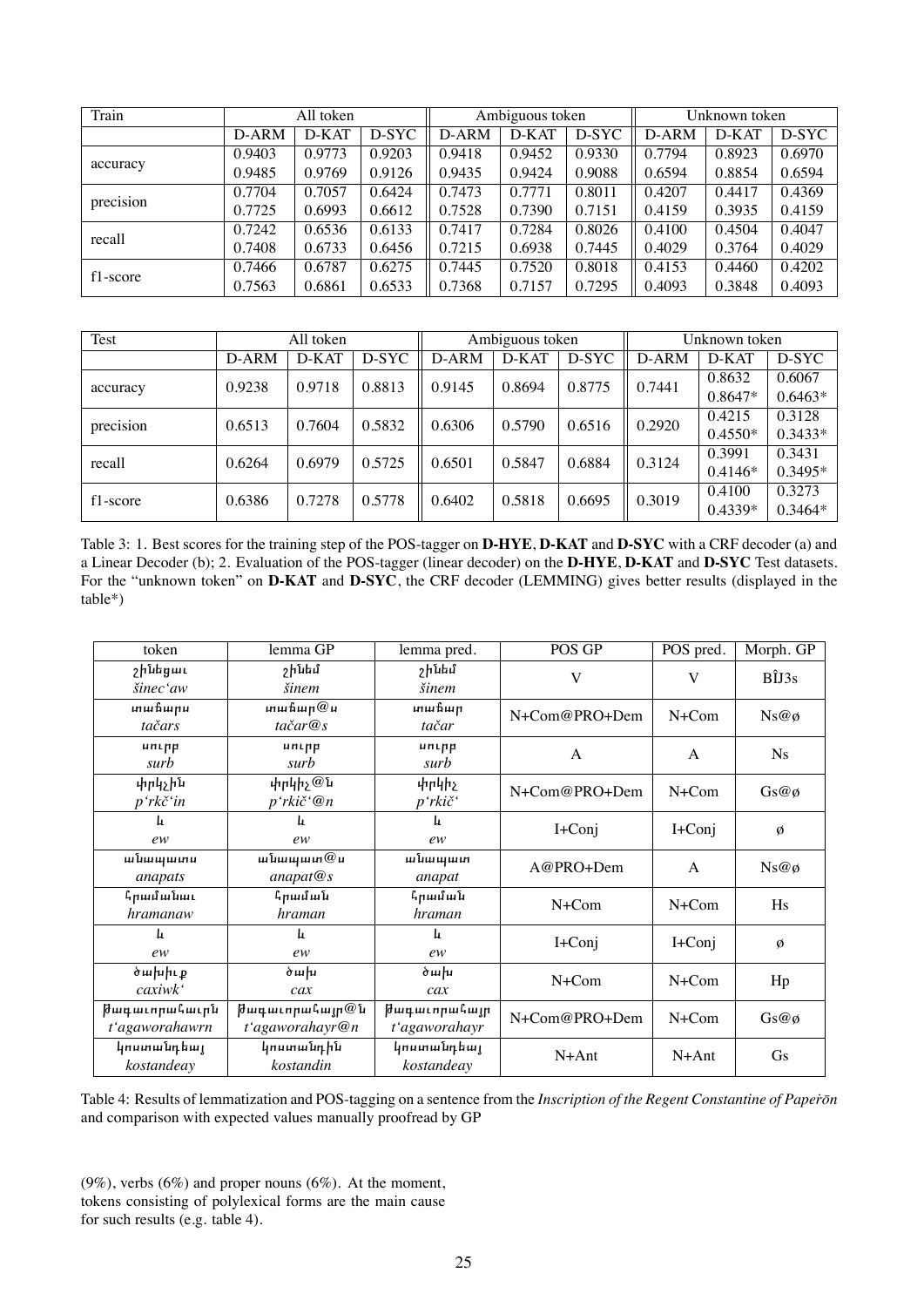## **5. Perspectives**

The problems affecting our results are due to two challenges posed by the structure and the source of our data. Firstly, the amount of data remains too small to ensure representativeness of the described languages. Secondly, the large number of polylexical tokens makes processing more challenging. We intend to integrate the OCR developed by Calfa for Syriac, Old Georgian and Classical Armenian with our process, in order to increase drastically our datasets. These data will be manually proofread and pre-tagged by the previous models for training.

As regards Classical Armenian, we intend to combine the data of the NBHL on Calfa — composed in particular of more than 1.3 million tokens (190.000 of which are unique) and representative of the Armenian literary production (compilation of several hundreds of classical and medieval sources) — and lemmatized forms from the Gospels. The NBHL has already been lemmatized and the proofreading is being finalized([Vidal-Gorène et al., 2019](#page-5-15); [Vidal-](#page-5-3)[Gorène and Decours-Perez, 2020\)](#page-5-3). Calfa also offers a database of more than 65.000 headwords for Classical Armenian and has generated a very large number of verbal and noun forms that will be integrated into the training. Furthermore, the GP is now producing a digital corpus of all the Armenian, Georgian and Syriac texts published in the *Corpus Scriptorum Christianorum Orientalium* series.

The results presented here are a first step in the development of a lemmatizer and a POS-tagger for these languages. In particular, we only provide the results of one single neural network, but we intend to conduct a comparison with state-of-the-art technologies and rule-based approches, and to include contextual tagging at the morphological level.

We already reach a mean accuracy of 91,63% in lemmatization (84,28% for ambiguous tokens and 71,93% for unknown tokens), and of 92,56% in POS-tagging (88,71% for ambiguous tokens and 75,17% for unknown tokens). Nevertheless, these results are not robust on a wide variety of texts: resolving issue constitutes the chief objective of our upcoming experiments.

### **6. Bibliographical References**

- <span id="page-4-13"></span>Arzhanov, Y. (2018). *Syriac Sayings of Greek Philosophers: A Study in Syriac Gnomologia with Edition and Translation*. Corpus Scriptorum Christianorum Orientalium, 669. Subsidia, 138. Peeters, Leuven.
- <span id="page-4-3"></span>Boisson, P. (2014). Précis de géographie du monde indien à l'usage des commerçants: édition et traduction annotée. In A. Mardirossian, et al., editors, *Mélanges Jean-Pierre Mahé*, Travaux et Mémoires, 18, pages 105–126. Association des Amis du Centre d'Histoire et Civilisation de Byzance, Paris.
- <span id="page-4-4"></span>Calzolari, V. (2017). *Acta Pauli et Theclae, Prodigia Theclae, Martyrium Pauli*. Corpus Christianorum. Series Apocryphorum, 20. Apocrypha Armeniaca, 1. Brepols, Turnhout.
- <span id="page-4-5"></span>Coulie, B. and Métrévéli, H. (2001). *Sancti Gregorii Nazianzeni Opera. Versio Iberica. III. Oratio XXXVIII*. Corpus Christianorum. Series Graeca, 45. Corpus Nazianzenum, 12. Brepols, Turnhout.
- <span id="page-4-6"></span>Coulie, B. and Métrévéli, H. (2004). *Sancti Gregorii Nazianzeni Opera. Versio Iberica. IV. Oratio XLIII*. Corpus Christianorum. Series Graeca, 52. Corpus Nazianzenum, 17. Brepols, Turnhout.
- <span id="page-4-7"></span>Coulie, B. and Métrévéli, H. (2007). *Sancti Gregorii Nazianzeni Opera. Versio Iberica. V. Orationes XXXIX et XL*. Corpus Christianorum. Series Graeca, 58. Corpus Nazianzenum, 20. Brepols, Turnhout.
- <span id="page-4-8"></span>Coulie, B. and Métrévéli, H. (2011). *Sancti Gregorii Nazianzeni Opera. Versio Iberica. VI. Orationes XI, XXI, XLII*. Corpus Christianorum. Series Graeca, 78. Corpus Nazianzenum, 26. Brepols, Turnhout.
- <span id="page-4-2"></span>Coulie, B. and Sirinian, A. (1999). *Sancti Gregorii Nazianzeni Opera. Versio armeniaca. III. Orationes XXI, VIII. Oratio VII*. Corpus Christianorum. Series Graeca, 38. Corpus Nazianzenum, 7. Brepols, Turnhout.
- <span id="page-4-15"></span>Coulie, B., Kindt, B., and Pataridze, T. (2013). Lemmatisation automatique des sources en géorgien ancien. *Le Muséon*, 126:161–201.
- <span id="page-4-16"></span>Coulie, B., Kindt, B., and Kepeklian, G. (2020). Un jeu d'étiquettes morphosyntaxiques pour le traitement automatique de l'arménien ancien. *Études Arméniennes Contemporaines*. in press.
- <span id="page-4-1"></span>Coulie, B. (1994). *Sancti Gregorii Nazianzeni Opera. Versio armeniaca. I. Orationes II, XII, IX*. Corpus Christianorum. Series Graeca, 28. Corpus Nazianzenum, 3. Brepols, Turnhout.
- <span id="page-4-14"></span>Coulie, B. (1996). La lemmatisation des textes grecs et byzantins : une approche particulière de la langue et des auteurs. *Byzantion*, 66:35–54.
- <span id="page-4-0"></span>Dereza, O., (2018). *Lemmatization for Ancient Languages: Rules or Neural Networks?: 7th International Conference, AINL 2018, St. Petersburg, Russia, October 17–19, 2018, Proceedings*, pages 35–47. Springer, Jan.
- <span id="page-4-18"></span>Egen, S., Gleim, R., and Mehler, A. (2016). Lemmatization and morphological tagging in German and Latin: A comparison and a survey of the state-of-the-art. In *Proceedings of the Tenth International Conference on Language Resources and Evaluation*.
- Furlani, G. (1933). *Le Categorie e gli Ermeneutici di Aristotele nella versione siriaca di Giorgio delle Nazioni*. Serie VI. Vol. V. Fasc. 1. Reale Accademia Nazionale dei Lincei, Rome.
- <span id="page-4-17"></span>Haelewyck, J.-C., Kindt, B., Schmidt, A., and Atas, N. (2018). La concordance bilingue grecque - syriaque des Discours de Grégoire de Nazianze. *Babelao*, 7:51–80.
- <span id="page-4-9"></span>Haelewyck, J.-C. (2011). *Sancti Gregorii Nazianzeni Opera. Versio Syriaca V. Orationes I, II, III*. Corpus Christianorum. Series Graeca, 77. Corpus Nazianzenum, 25. Brepols, Turnhout.
- <span id="page-4-10"></span>Haelewyck, J.-C. (2014). Historia Zosimi De Vita Beatorum Rechabitarum ; Édition de la version syriaque brève. *Le Muséon*, 127:95–147.
- <span id="page-4-11"></span>Haelewyck, J.-C. (2015). La version syriaque longue de l'Historia Zosimi De Vita Beatorum Rechabitarum ; Édition et traduction. *Le Muséon*, 128:295–379.
- <span id="page-4-12"></span>Haelewyck, J.-C. (2016). *Histoire de Zosime sur la vie des Bienheureux Réchabites. Les versions orientales et leurs*